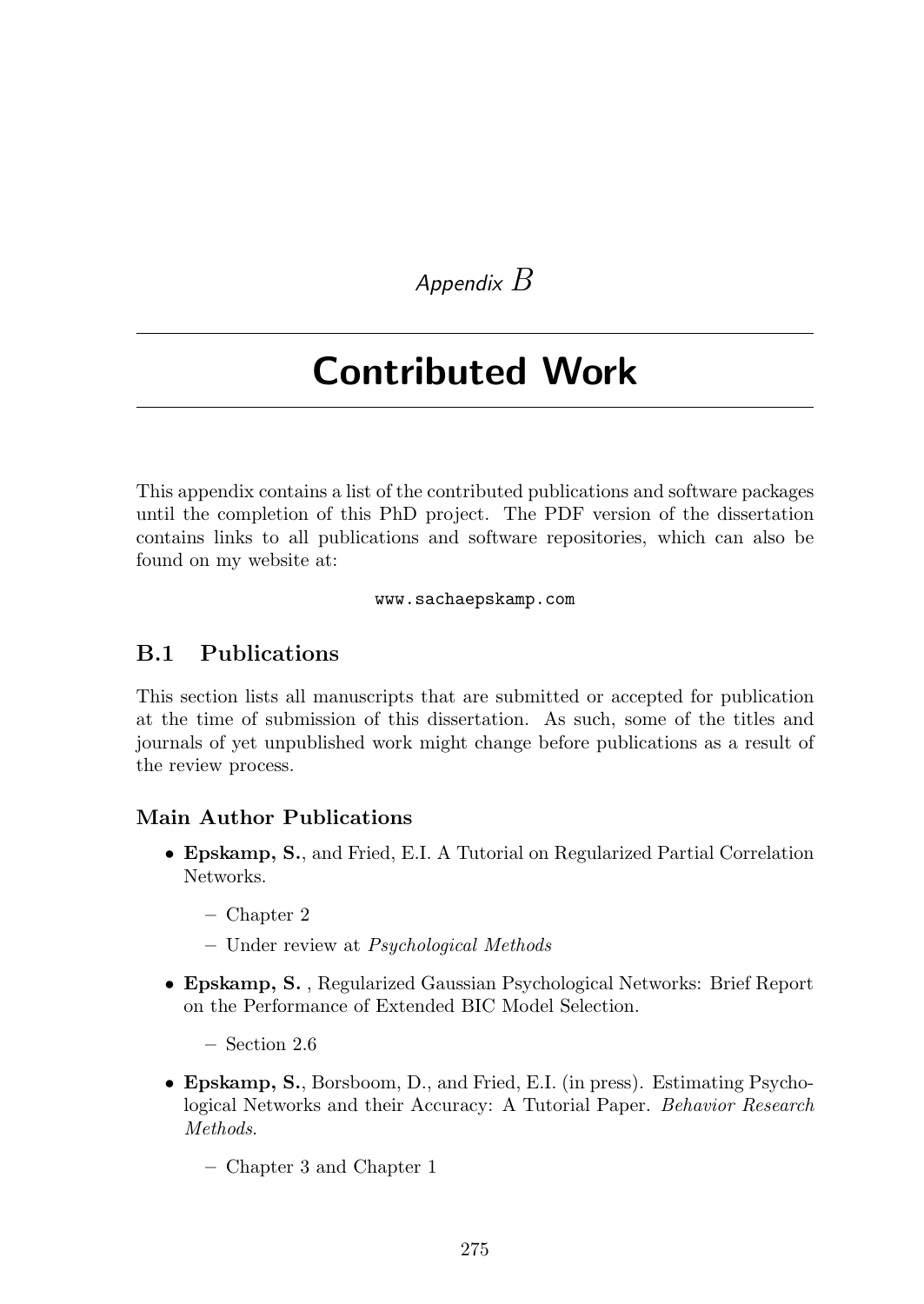- Epskamp, S., Kruis, J., and Marsman, M. (in press). Estimating psychopathological networks: be careful what you wish for. *PlosOne*.
	- Chapter 4
- Epskamp, S., van Borkulo, C.D., van der Veen, D.C., Servaas, M.N., Isvoranu, A.M., Riese, H., and Cramer, A.O.J. Personalized Network Modeling in Psychopathology: The Importance of Contemporaneous and Temporal Connections.
	- Chapter 5
	- Submitted to *Psychological Medicine*
- Epskamp, S., Waldorp, L.J., Mõttus, R., and Borsboom, D. Discovering Psychological Dynamics: The Gaussian Graphical Model in Cross-sectional and Time-series Data.
	- Chapter 6
	- Under review at *Multivariate Behavioral Research*
- Epskamp, S., Rhemtulla, M., and Borsboom, D. (in press). Generalized Network Psychometrics: Combining Network and Latent Variable models. *Psychometrika*.
	- Chapter 7
- Epskamp, S., Maris, G., Waldorp, L. J., and Borsboom, D. (in press). Network Psychometrics. To appear in: Irwing, P., Hughes, D., and Booth, T. (Eds.), *Handbook of Psychometrics*. New York: Wiley.
	- Chapter 8
- Epskamp, S., Cramer, A.O.J., Waldorp, L.J., Schmittmann, V.D. and Borsboom, D. (2012) qgraph: Network Visualizations of Relationships in Psychometric Data. *Journal of Statistical Software, 48(4)*, 1-18.
	- Chapter 9
- Costantini, G., Epskamp, S. (the first two authors contributed equally to this work), Borsboom, D., Perugini, M., Möttus, R., Waldorp, L. J., and Cramer, A. O. (2014). State of the aRt personality research: A tutorial on network analysis of personality data in R. *Journal of Research in Personality, 54*, 13-29.
	- Chapter 10
- Epskamp, S. (2015). semPlot: Unified visualizations of Structural Equation Models. *Structural Equation Modeling, 22*, 747-757.
	- Chapter 11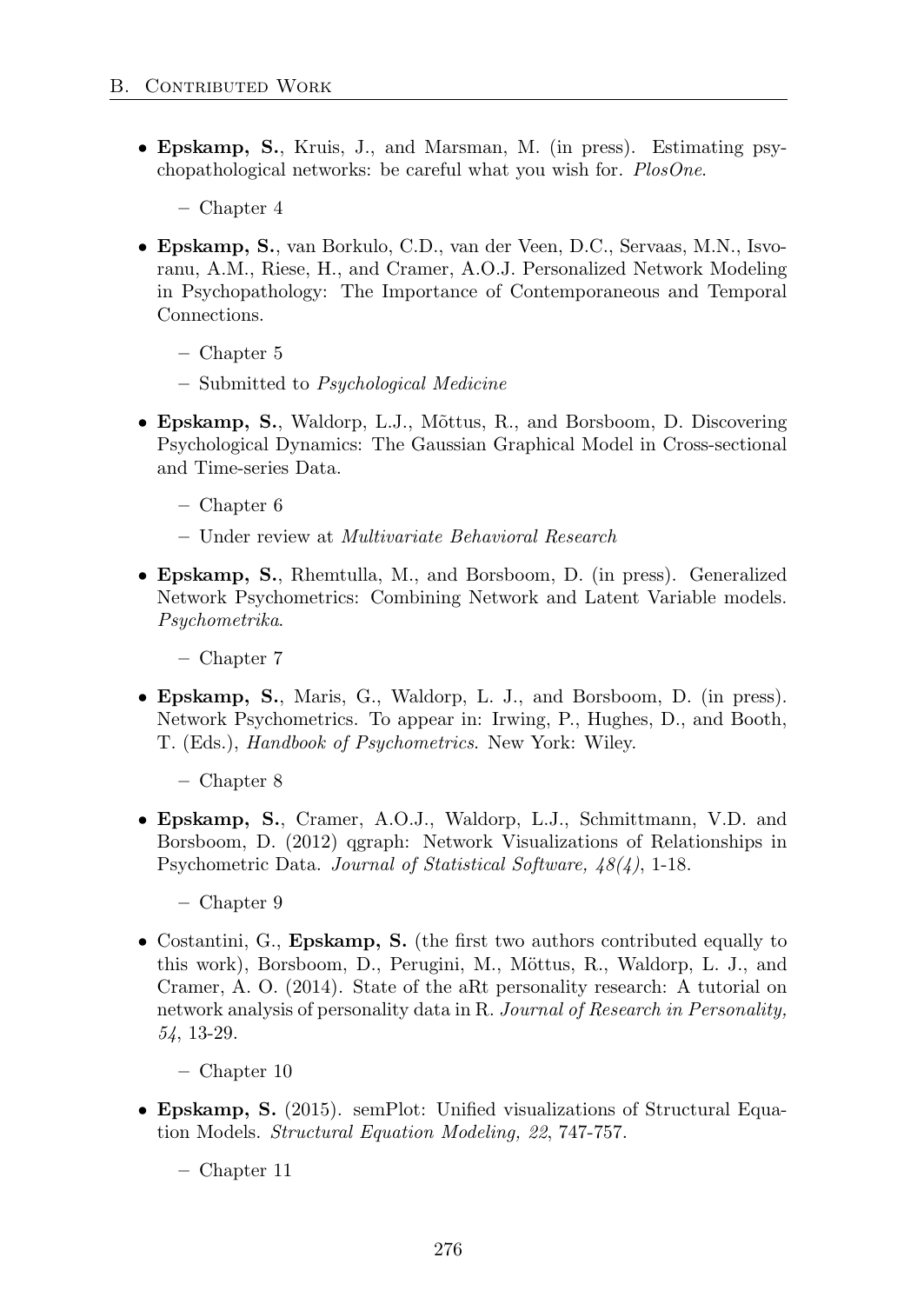- Van Bork, R., Epskamp, S. (the first two authors contributed equally to this work), Rhemtulla, M., Borsboom, D., and Van der Maas, H.L.J. What is P? Some Risks of General Factor Modeling.
	- Under review at *Theory and Psychology*

#### Collaborations

- Golino, H., Epskamp, S. (in press). Exploratory graph analysis: a new approach for estimating the number of dimensions in psychological research. *PlosOne*.
- Wagenmakers, E-J., Marsman, M., Jamil T., Ly, A., Verhagen, J., Love, J., Selker, R., Gronau, Q.F., Smirna, M., Epskamp, S., Matzke, D., Rouder, J.N., Morey, R.D. Bayesian Inference for Psychology. Part I: Theoretical Advantages and Practical Ramifications
	- Under review at *Psychonomic Bulletin & Review*
- Mõttus, R., Epskamp, S., and Francis, A.  $(2016)$ . Within-and between individual variability of personality characteristics and physical exercise. *Journal of Research in Personality*.
- Tio, P., Epskamp, S., Noordhof, A., and Borsboom, D. (2016). Mapping the manuals of madness: Comparing the ICD-10 and DSM-IV-TR using a network approach. *International Journal of Methods in Psychiatric Research, 25 (4)*, 267-276.
- Fried, E. I., van Borkulo, C. D., Epskamp, S., Schoevers, R. A., Tuerlinckx, F., and Borsboom, D. (2016). Measuring Depression Over Time. . . or not? Lack of Unidimensionality and Longitudinal Measurement Invariance in Four Common Rating Scales of Depression. *Psychological Assessment, 28 (11)*, 1354-1367.
- Open Science Collaboration. (2015). Estimating the reproducibility of psychological science. *Science, 349 (6251)*.
	- I setup and coordinated the "analysis audit" in which a team of students worked on replicating all analyses done in R.
- Wichers, M., Groot, P.C., Psychosystems, ESM Group, EWS Group (2016). *Psychotherapy and Psychosomatics, 85* : 114-116.
- Nuijten, M.B., Hartgerink, C. H. J., van Assen, M. A. L. M., Epskamp, S., and Wicherts, J. M. (2016). The prevalence of statistical reporting errors in psychology (1985-2013). *Behavior Research Methods, 48* : 1205.
- Fried, E. I., Epskamp, S., Nesse, R.M., Tuerlinckx, F., and Borsboom, D. (2016). What are 'good' depression symptoms? Comparing the centrality of DSM and non-DSM symptoms of depression in a network analysis. *Journal of A↵ective Disorders, 189* : 314-320.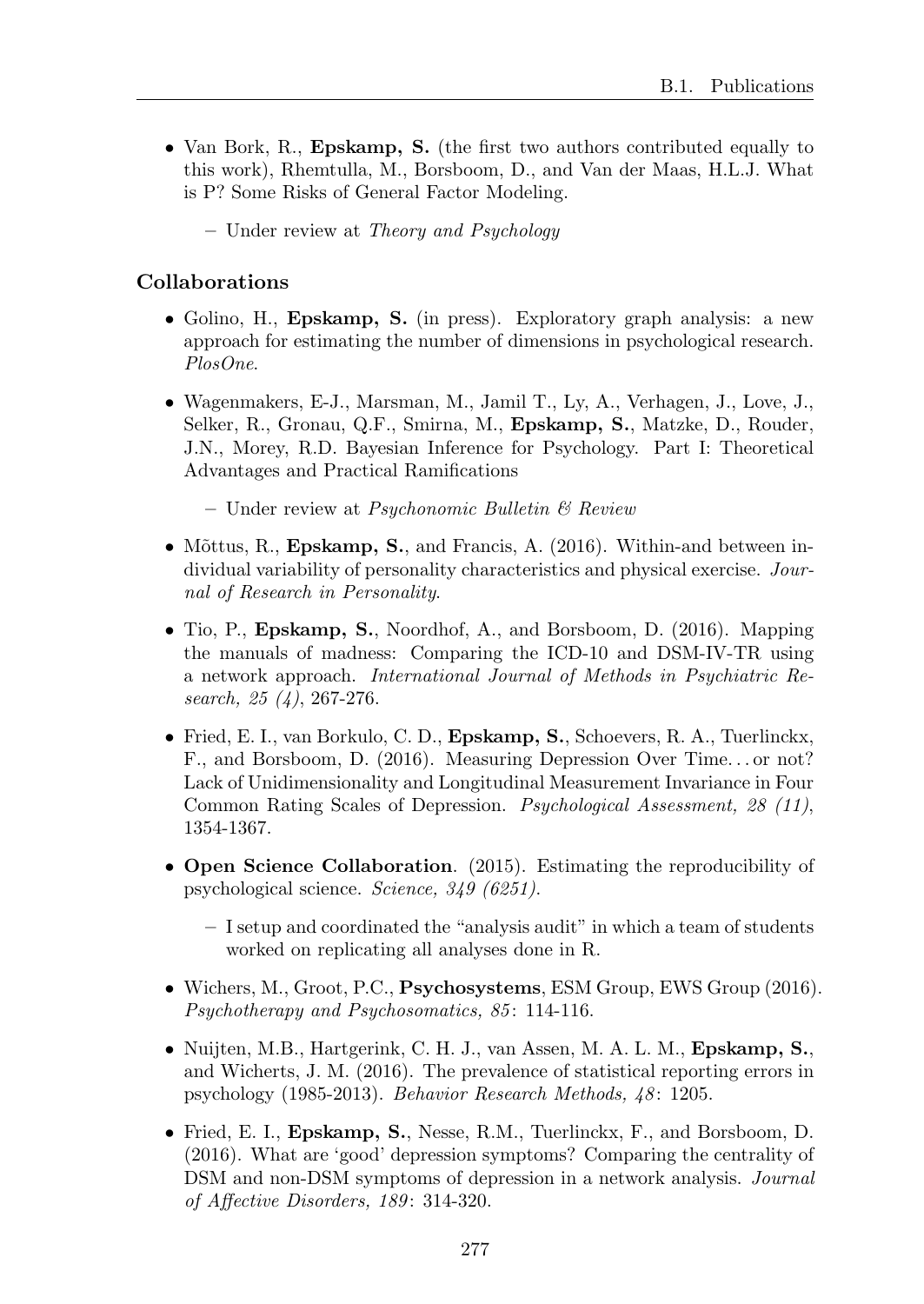- Kossakowski, J. J.,  $E$ pskamp, S., Kieffer, J. M., van Borkulo, C. D., Rhemtulla, M., and Borsboom, D. (2015). The application of a network approach to health-related quality of life (HRQoL): Introducing a new method for assessing HRQOL in healthy adults and cancer patient. *Quality of Life Research, 0962-9343*, 1-12.
- Langley, D. J., Wijn, R., Epskamp, S., and Van Bork, R. (2015). Should I Get That Jab? *ECIS 2015 Research-in-Progress Papers*, Paper 64.
- Wigman, J. T. W., Van Os, J., Borsboom, D., Wardenaar, K. J., Epskamp, S., Klippel, A, MERGE, Viechtbauer, W., Myin-Germeys, I., and Wichers, M. (2015). Exploring the underlying structure of mental disorders: crossdiagnostic differences and similarities from a network perspective using both a top-down and a bottom-up approach. *Psychological Medicine, 45*, 2375- 2387.
- Fried, E. I., Bockting, C., Arjadi, R., Borsboom, D., Amshoff, M., Cramer, A. O. J., Epskamp, S., Tuerlinckx, F., Carr, D., and Stroebe, M. (2015). From loss to loneliness: The relationship between depressive symptoms and bereavement. *Journal of Abnormal Psychology, 124*, 256-65.
- van Borkulo, C. D., Borsboom, D., Epskamp, S., Blanken, T. F., Boschloo, L., Schoevers, R. A., and Waldorp, L. J. (2014). A new method for constructing networks from binary data. *Scientific Reports, 4*, 5918.
- Borsboom, D., Cramer, A.O.J., Schmittmann, V.D., Epskamp, S. and Waldorp L.J. (2011) The Small World of Psychopathology. *PLoS ONE 6*, e27407.
- Borsboom, D., Epskamp, S., Kievit, R.A., Cramer, A.O.J., and Schmittmann,V.D. (2011). Transdiagnostic networks. *Perspectives on Psychological Science, 6*, 610-614.
- Schmittmann, V.D., Cramer, A.O.J., Waldorp, L.J., Epskamp, S., Kievit, R.A. and Borsboom, D. (2011). Deconstructing the construct: Anetwork perspective on psychological phenomena. *New Ideas in Psychology, 31*, 43- 53.

## B.2 Software

### Stable R packages

- qgraph
	- Network drawing, construction and estimation and network-based data visualization (Link to CRAN repository)
- semPlot
	- Path diagrams and visual analysis of various SEM packages' output (Link to CRAN repository)